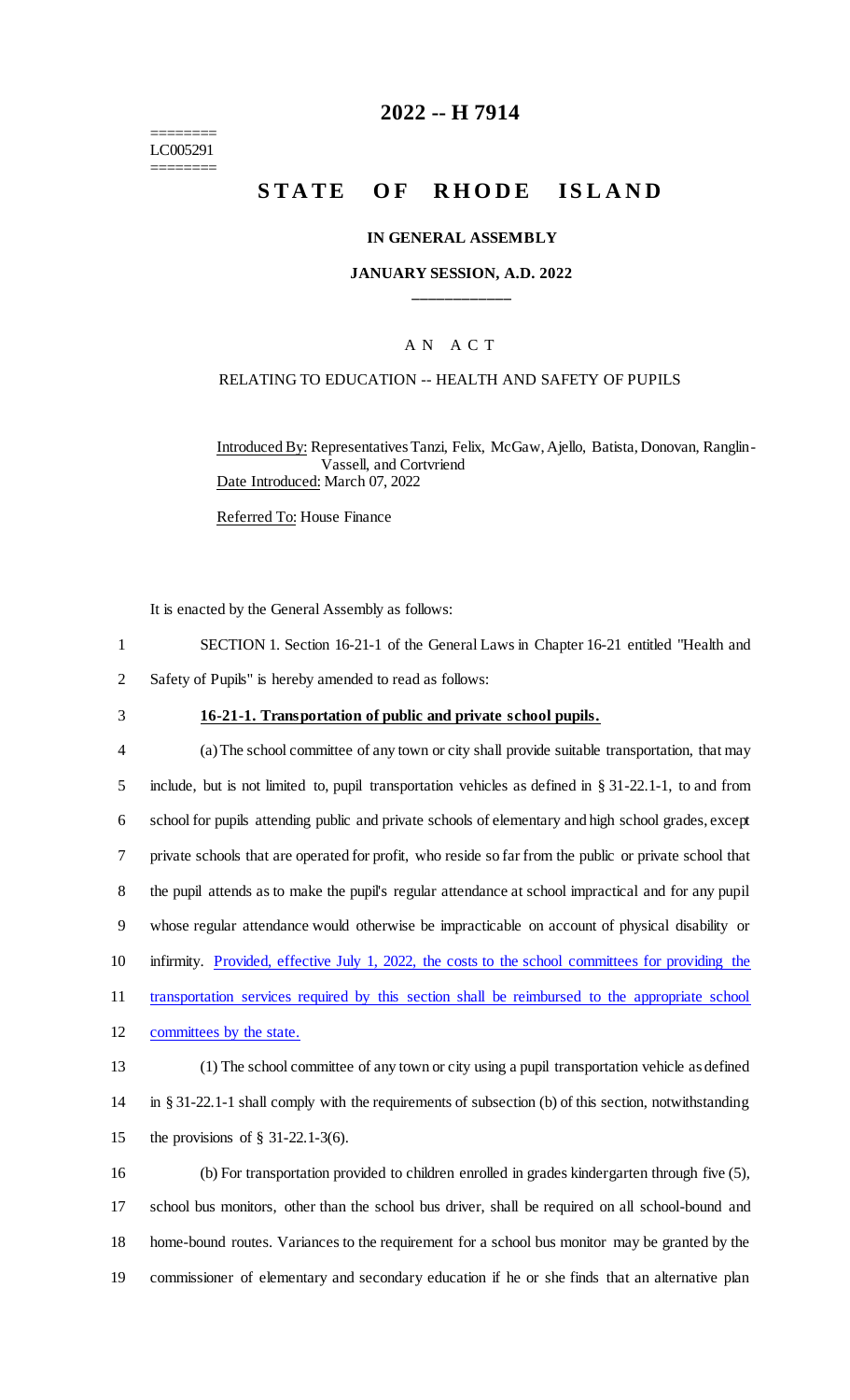provides substantially equivalent safety for children. For the purposes of this section a "school bus monitor" means any person sixteen (16) years of age or older.

 (c) No school committee shall negotiate, extend, or renew any transportation contract unless such contract enables the district to participate in the statewide transportation system, without penalty to the district, upon implementation of the statewide transportation system described in §§ 16-21.1-7 [repealed] and 16-21.1-8. Notice of the implementation of the statewide transportation system for in-district transportation shall be provided in writing by the department of elementary and secondary education to the superintendent of each district upon implementation. Upon implementation of the statewide system of transportation for all students, each school committee shall purchase transportation services for its own resident students by accessing the statewide system on a fee-for-service basis for each student; provided, however, that any school committee that fulfills its transportation obligations primarily through the use of district-owned buses or district employees may continue to do so. Variances to the requirement for the purchase of transportation services through the statewide transportation system for non-public and non- shared routes may be granted by the commissioner of elementary and secondary education if the commissioner finds that an alternative system is more cost effective. All fees paid for transportation services provided to students under the statewide system shall be paid into a statewide student transportation services restricted receipt account within the department of elementary and secondary education. Payments from the account shall be limited to payments to the transportation service provider and transportation system consultants. This restricted receipt account shall not be subject to the indirect cost recoveries provisions set forth in § 35-4-27.

 (d) No school committee shall negotiate, extend, or renew any school transportation service contract unless the contract provides for payments to school bus drivers, attendants, monitors, and aides for one hundred and eighty (180) days or the length of the contracted-for school year, whichever is longer.

 (e) With respect to any contract entered into under this section, a school committee or local education agency shall give a preference in contract and/or subcontract awards to the public transportation provider that uses electric buses to the greatest extent. This preference shall be given equal weight to any other preferences available to vendors.

 (f) With respect to any contract entered into under this section, no school committee or local education agency ("LEA") shall take any adverse disciplinary action against any school bus driver, attendant, monitor, or aide covered by a collective bargaining agreement prior to any investigation or action taken by the contracting entity as provided for in the collective bargaining agreement. Nor shall the school committee or LEA impose discipline in excess of what is provided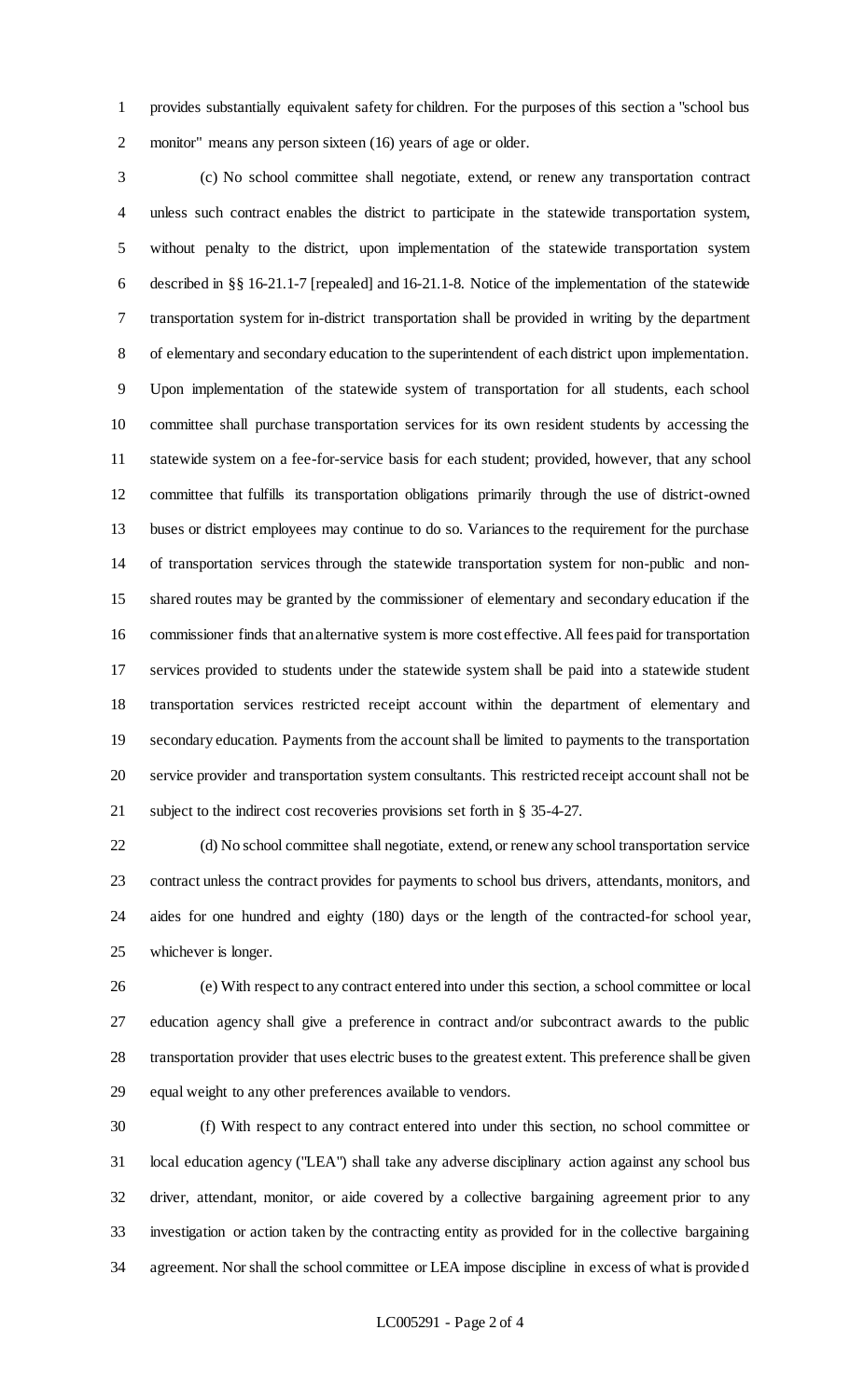- 1 for in the governing collective bargaining agreement.
- 2 SECTION 2. This act shall take effect upon passage.

======== LC005291 ========